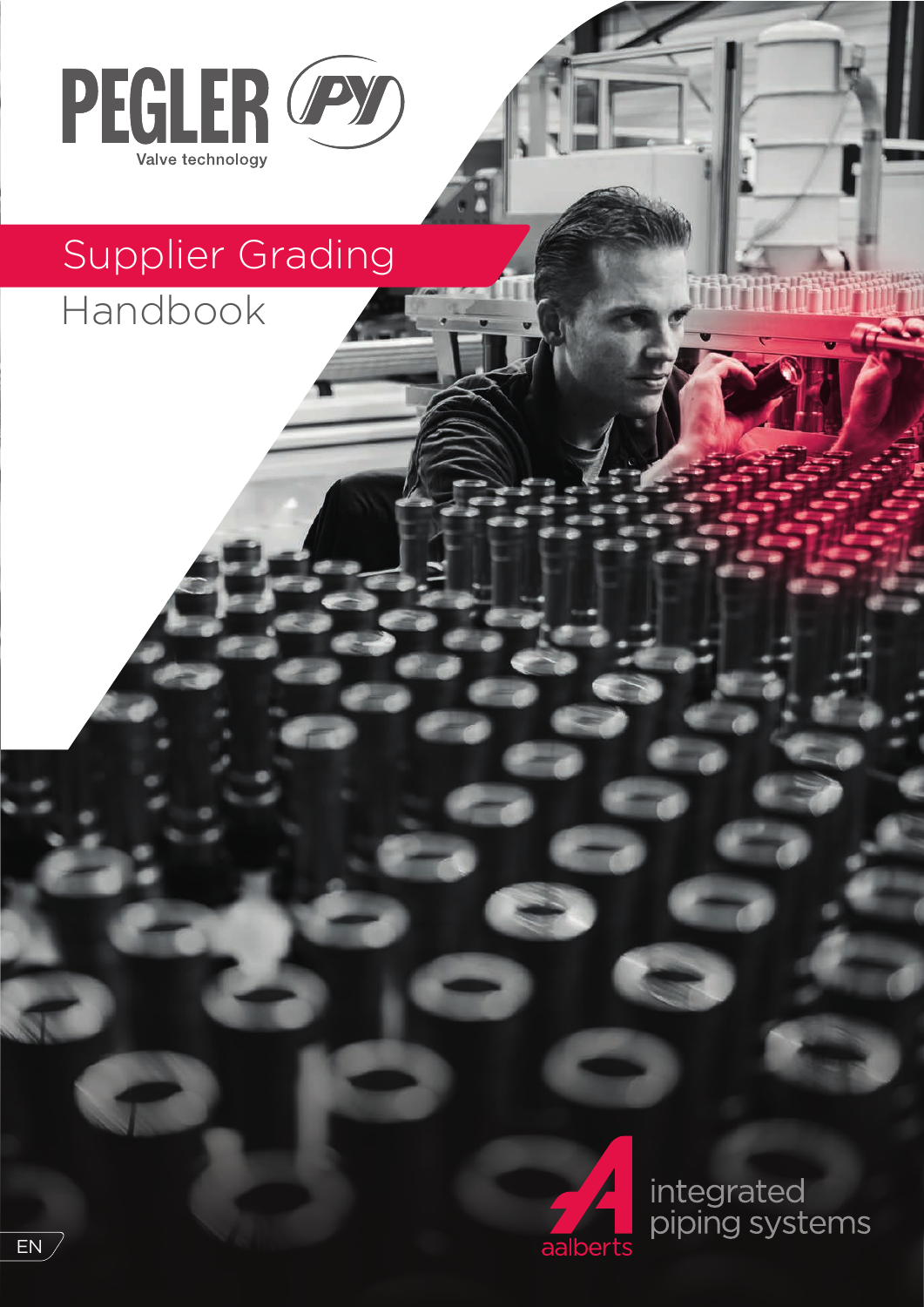

# Supplier Grading Handbook

Note: - The holder of this document is cautioned that the information contained herein is uncontrolled and should be utilised only as authorised by Pegler. Printed copies of this document are for reference only and may be updated periodically by Pegler. Please refer to Pegler's website at [www.pegleryorkshire.co.uk](http://www.pegleryorkshire.co.uk/) for a downloadable copy of the most recent version of this document. Suppliers are responsible for obtaining and using the current Revision of this document.

# Supplier performance grading & monitoring system

# Introduction

Purchasing and supplier quality representatives will evaluate Pegler's suppliers utilising Pegler's supplier grading system.

This supplier grading manual illustrates the supplier grading procedure and their respective scales.

#### This procedure effective date is 01/07/10.

## Criteria & data

The data is not specific to a Pegler location; it encompasses all Pegler facilities.

#### Use of information collected:

The data will be used to continually improve suppliers and classify them under three different categories:

#### a) Preferred Supplier B) Approved Supplier C) Provisional Supplier

These classifications will be based on the result of the 'Supplier assessment audit' (supplier grade) and the performance over the last twelve months (product performance rating).The classification will be reviewed on a monthly basis by the supplier development team. The result will be added to the 'Approved supplier list'.

# Results:

Pegler's purchasing team will take information from the approved supplier list into consideration when developing their sourcing strategy. The classifications will trigger the following actions.

- ❖ Preferred Suppliers: These suppliers are eligible to be recommended for any new business
- ❖ Approved Suppliers: There will be typically no change in terms of priority of awarding new business to these suppliers
- ❖ Provisional Suppliers: These suppliers will be encouraged to participate in a joint supplier development improvement plan. If rating results do not improve over an agreed timescale, these suppliers are excluded from new business and phase-out may be considered.

#### Rating for supplier site assessment:

The format of a Site Assessment and Self Assessment is in accordance to the Supplier Assessment Report and awards scores for different areas of the supplier's business. The sum of the individual element scores is used to produce a combined site capability classification.

| Site Classification | Combined Capability Scores Requirements              |  |  |
|---------------------|------------------------------------------------------|--|--|
|                     | Minimum of 80 points scored for the site Assessment. |  |  |
| в                   | Minimum of 60 points scored for the site Assessment. |  |  |
|                     | Minimum of 40 points scored for the site Assessment. |  |  |

Note: - Pegler could look to 'phase-out' suppliers who have been awarded a score less than 40 points in the combined element capability and do not implement satisfactory plans to improve within a given timescale. Potential suppliers who achieve < 40 points will not be considered suitable for the sourcing of new product.

Document Number Date Created Last Revision By

SD-08 06/10/2011 09:07:00 Ian Colley

Date Printed Last Revision Date Revision - 2 Number

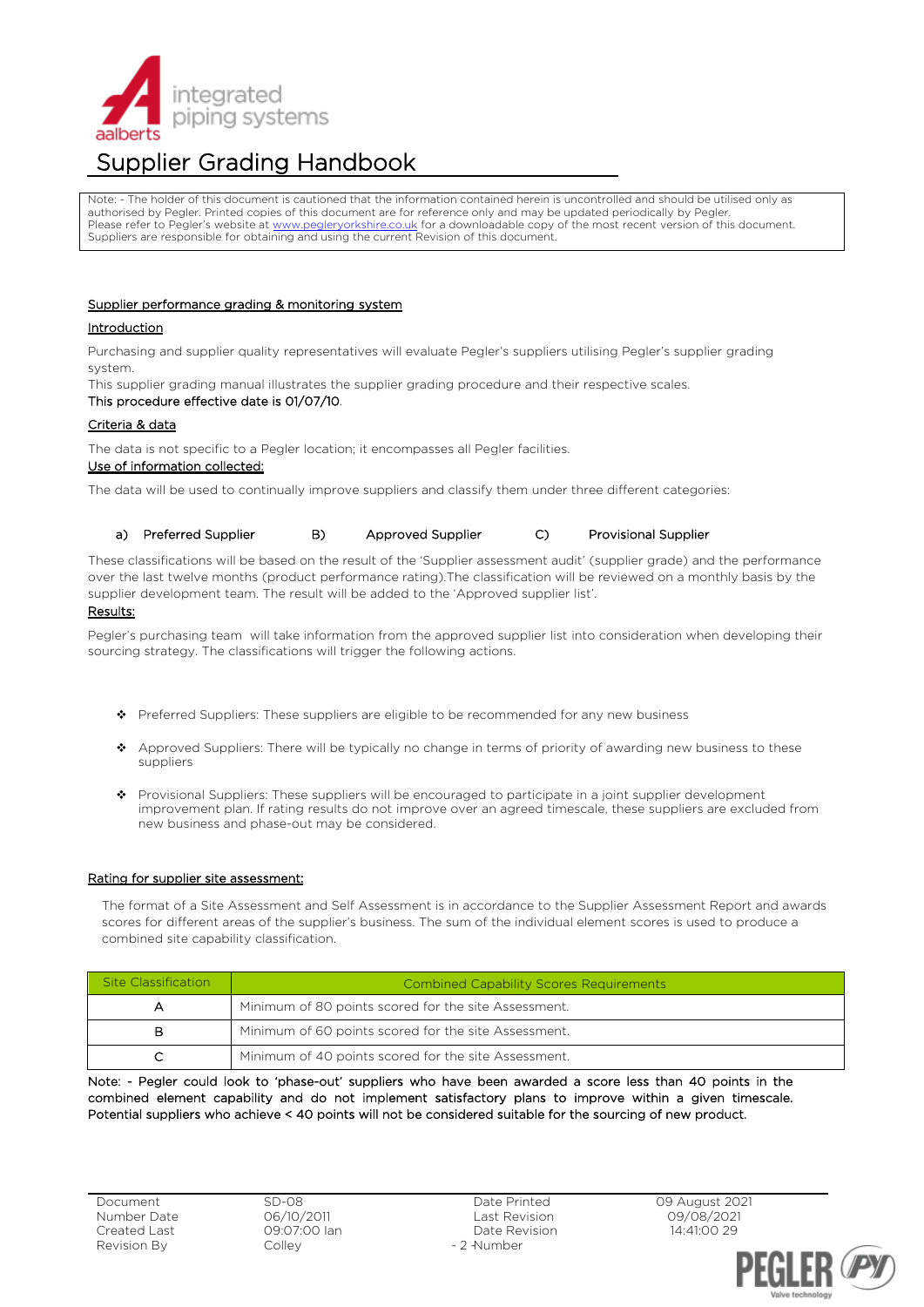

# Ratings for Product performance:

Pegler will rate product supplied utilizing 4 categories. These are Incident ratio, NCR's, supplier response to NCR's, and delivery to schedule.

Note: - Refer to scoring criteria for further detail

| Product<br>Rating | Requirement                                                                                                                          |  |  |  |  |
|-------------------|--------------------------------------------------------------------------------------------------------------------------------------|--|--|--|--|
| 100.              | 80 points & above with no reported quality concerns                                                                                  |  |  |  |  |
| 80                | 80 points & above with Quality concern reported within the last 6 months but appropriate<br>corrective/preventive action taken       |  |  |  |  |
| 60                | 21 to 79 points with Quality concern reported within the last 6 months but appropriate<br>corrective/preventive action taken         |  |  |  |  |
| 40                | 21 to 79 points with Quality concern reported within the last 6 months with no or inadequate<br>corrective/preventive action taken   |  |  |  |  |
| 20                | 20 points or less with Quality concern reported within the last 6 months with no or inadequate<br>corrective/preventive action taken |  |  |  |  |

# Pegler supplier performance grades:

Pegler allocates a supplier grade using the combined results of the assessment audit and the product performance rating. The classifications can be obtained from the table below:

|                        | <b>Product Performance Rating</b> |    |             |    |             |  |
|------------------------|-----------------------------------|----|-------------|----|-------------|--|
| Assessment Audit Grade | 100                               | 80 | 60          | 40 | 20          |  |
| А                      | Preferred                         |    | Approved    |    | Provisional |  |
| в                      | Preferred                         |    | Approved    |    | Provisional |  |
|                        | Approved                          |    | Provisional |    | Provisional |  |

The resultant 'Supplier Grade' will be added to the Approved Supplier List on a monthly basis. The Supplier Grade will determine the level of action that is required from the supplier development team.

Preferred - No Immediate action required. Continue to monitor performance.

Approved – Corrective Action plan required with supplier. Continue to monitor progress and performance. Provisional - Corrective action plan required with supplier. Continue to monitor progress and performance. Re-assessment and re-grading or possible 'phase-out'

# It is Pegler's Intention to work with suppliers to achieve preferred supplier status wherever possible.



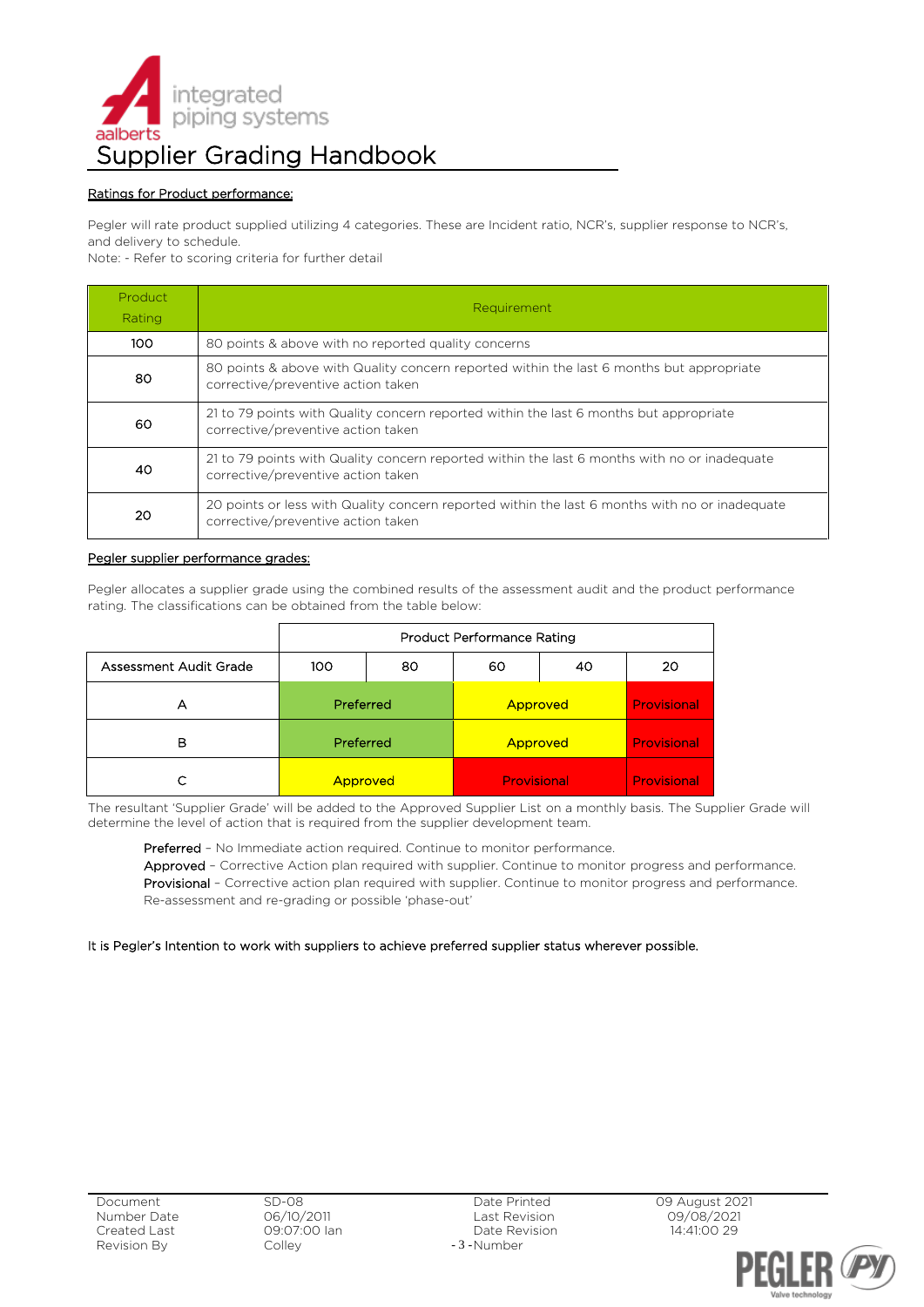

# Detailed Product Scoring Criteria

The details for each criteria are as follows:

#### a) Incident ratio (IR%)

Pegler adopted use of this calculation and utilises this data as measurable. Suppliers shall maintain their own data to record the number of quality incidents and identify quality performance trends within their own processes and make available to Pegler upon request.

Incident ration is calculated by the number of rejected deliveries divided by the total number of deliveries received and is expressed as a percentage. The IR category is based on a 40 point scale.

The following table displays IR ranges and respective points: It will be based on a 12 month rolling average. This measurement is based on the most recent 12 months data.



#### b) Number of supplier corrective action defect issues (NCR's)

The suppliers are awarded ten points if Pegler reports no NCR's over the 12-month period. The supplier will lose one point for each report occurrence. It will be based on a rolling 12 months. This measurement is based on the most recent 12 months data.



#### c) Supplier response to corrective actions

Suppliers are awarded ten points when responses to NCR's are received within the allotted time on the NCR form. Two points are deducted for each failure to respond within the allotted time requirement. This measurement is based on the most recent 12 months data.



Document Number Date Created Last Revision By

SD-08 06/10/2011 09:07:00 Ian Colley

Date Printed Last Revision Date Revision - 4 Number



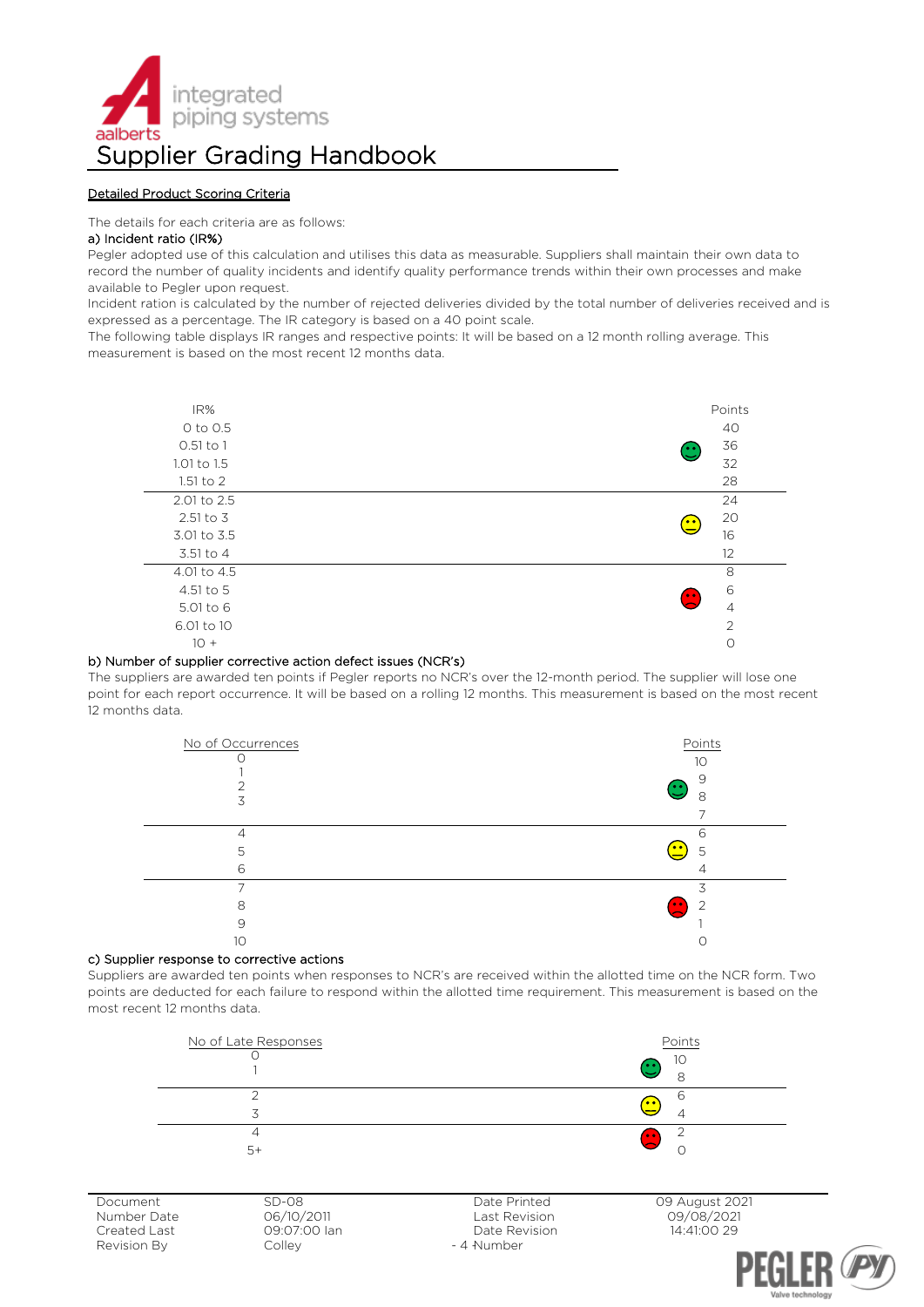

# d) Delivery to schedule

The delivery to schedule category is based on a forty point scale. On-time delivery is calculated each month on every item delivered, and the delivery rating for the report card is based on the year to date (YTD) ratio. It is based on a 12 month rolling average. This measurement is based on the most recent 12 months data.



# **Contacts**

If you have any questions or concerns, please contact the Pegler supplier development team.

Document Number Date Created Last Revision By

Date Printed Last Revision Date Revision - 5 Number

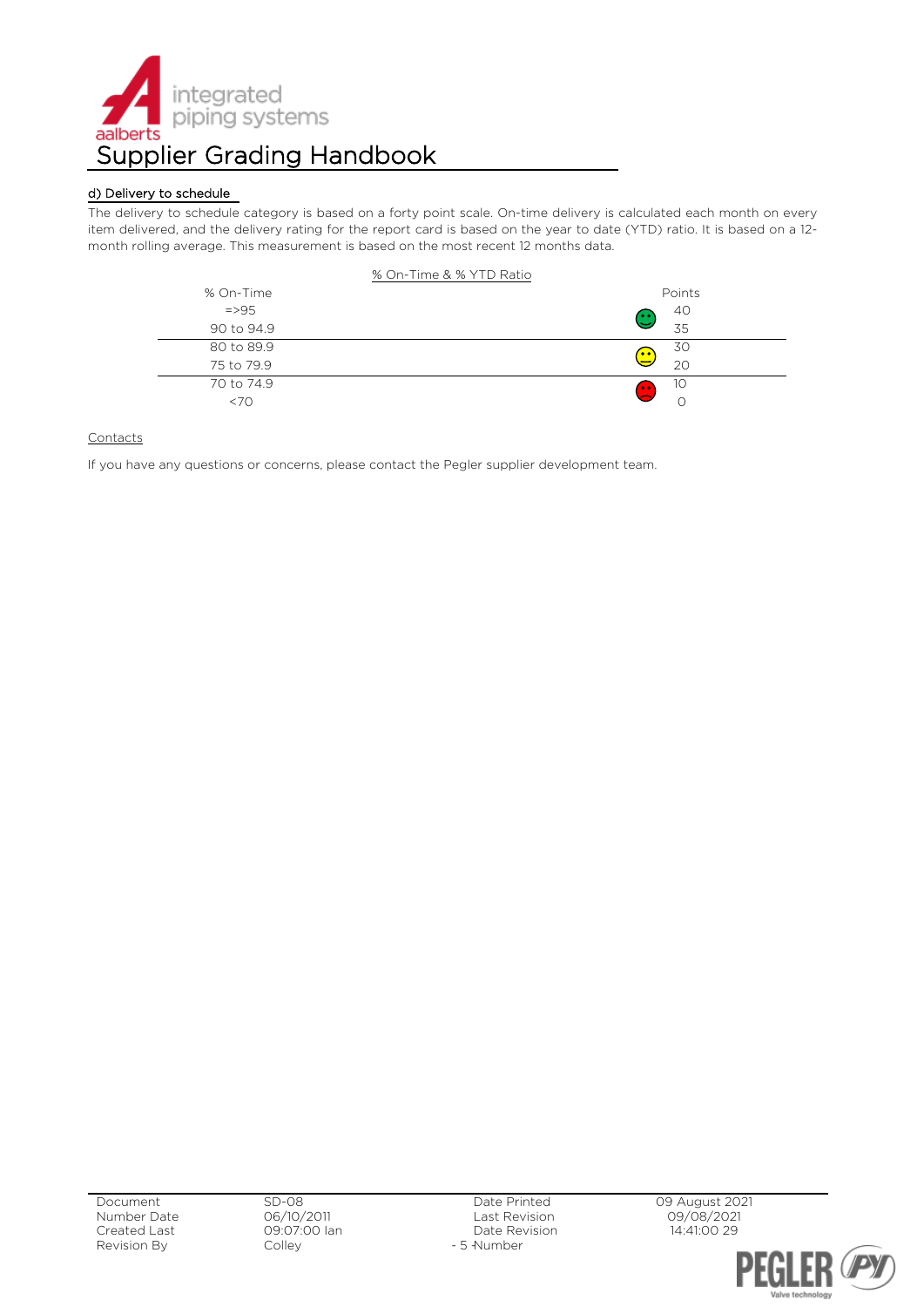

# Terms of Reference

# Incident Ratio (IR%) Supplier Performance Requirement

Pegler tracks IR% performance and expects suppliers to calculate their own data to track IR% internally to identify quality performance trends within their own processes. Pegler utilises the following in calculating IR%: (quantity rejected / quantity received) = IR%

Quality IR% defective reporting is based on total shipment quantity and estimated number of rejects unless the product is screened, then the actual number of rejects is used in the calculation. Pegler's goal for quality from their suppliers is "0" IR%. The supplier quality engineer shall monitor these performance indices for compliance and take appropriate action.

#### Corrective Action Response

The supplier corrective action response is required to be in a five-step discipline format. This is normally referred to as a Non-Conformance report which can be abbreviated to NCR.

The following paragraphs below explain each of the five elements of the NCR and what is expected from the supplier when responding to the NCR.

#### 1 Description of the non-conformance:

Pegler will describe in detail why the material was determined to be non-conforming. Additional information, such as material identification and inspection results are located in the boxes above the description of nonconformance on the NCR form

# 2 Containment action taken by supplier:

Once Pegler has identified a problem, this information is forwarded to the supplier so that any material in his stock or production can be segregated. If material has been shipped, is in Pegler's warehouse or is in transit that may have the identified non-conformance, the supplier must notify Pegler's purchasing and/or SQE immediately. The supplier must check 'read across' and report any possibility to Pegler. Material that has been shipped and is in Pegler's warehouse is to have their shipping containers marked with ½ inch minimum green dot This dot is to be placed under the bar code label, if there is no bar code then it is to be next to the "ship to" address. The green dot shall be on every carton until irreversible corrective action has been implemented.

# 3 Root Cause:

This requires identification of the root cause both for the occurrence and the root cause of non-detection. Describe in detail the root cause of the problem. Was the problem process related? Did a machine or machine operator cause the problem? How was this determined to be the root cause? Could the non-conformance be duplicated under controlled conditions? Are changes required in the process? Will the process control plan be updated?

First pass at root cause and containment action need to be responded to this should be done via e-mail.

# Irreversible corrective action (implemented)

What was implemented to correct the root cause? It is important that a detailed analysis has been completed to assure that this non-conformance does not reoccur. Pegler expects the supplier to state in writing the specifics of the changes made to correct the problem and the implementation date of the corrective action. The following are examples of the questions the suppliers may ask themselves in generating responses to Pegler.

- a) Was the machinery modified?
- b) What exactly was done to the machine?
- c) Was a sample run performed after the machinery was modified?
- d) How are the parts inspected and were they acceptable?
- e) If the machinery has multiple part cavities, were they all checked?
- f) Was there a change or addition to the process?
- g) Did the operator's need re-training?
- h) Was your supplier the root cause, if so, what action has been taken?<br>i) Was the control plan updated, if so how?
- Was the control plan updated, if so how?
- i) Was the PFMEA updated?

Document Number Date Created Last Revision By

Date Printed Last Revision Date Revision - 6 Number